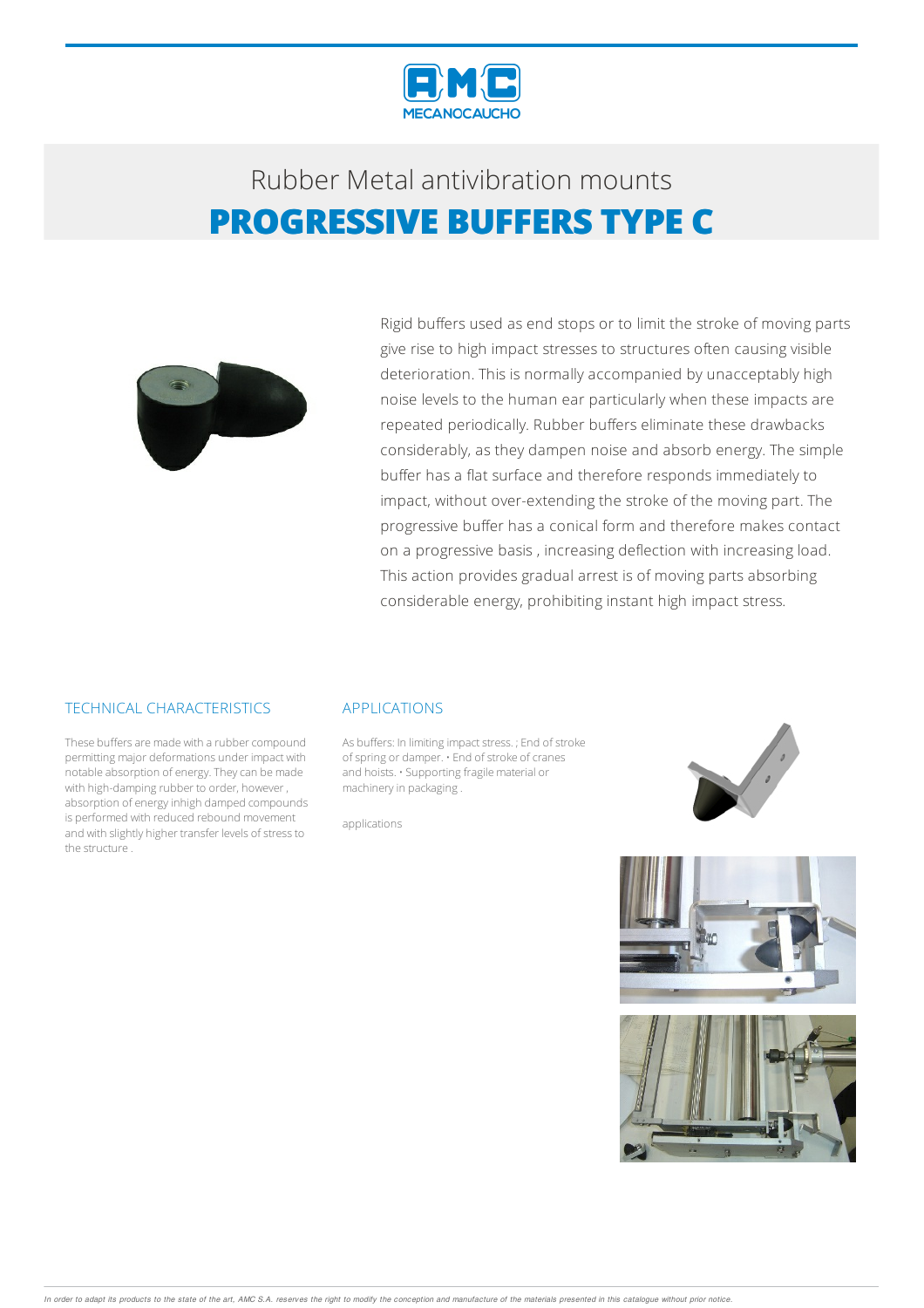

# Rubber Metalantivibration mounts **PROGRESSIVE BUFFERS TYPE C**

DRAWINGS



### DIMENSIONS

| <b>Type</b> | А<br>(mm.) | B<br>(mm.) | (mm.)  | Load<br>(kg.) | <b>Energy a 1</b> m/s kg. M. | Dynamic | Code   |
|-------------|------------|------------|--------|---------------|------------------------------|---------|--------|
| $T-25$      | 25         | 19         | $M-8$  | 100           | 0,3                          | 8       | 115008 |
| $T-30$      | 30         | 30         | $M-6$  | 140           | 0,6                          | 15      | 115009 |
| $T-50$      | 50         | 50         | $M-8$  | 340           | 3                            | 25      | 115010 |
| $T-50$      | 50         | 64         | $M-8$  | 370           | 4                            | 32      | 115011 |
| $T-50$      | 50         | 58         | $M-8$  | 400           | 3,7                          | 28      | 115012 |
| $T-70$      | 72         | 58         | $M-12$ | 550           |                              | 26      | 115014 |
| T-95        | 95         | 80         | $M-16$ | 1100          | 12                           | 37      | 115015 |
| $T - 85$    | 84         | 52         | $M-12$ | 1500          | 20                           | 20      | 116011 |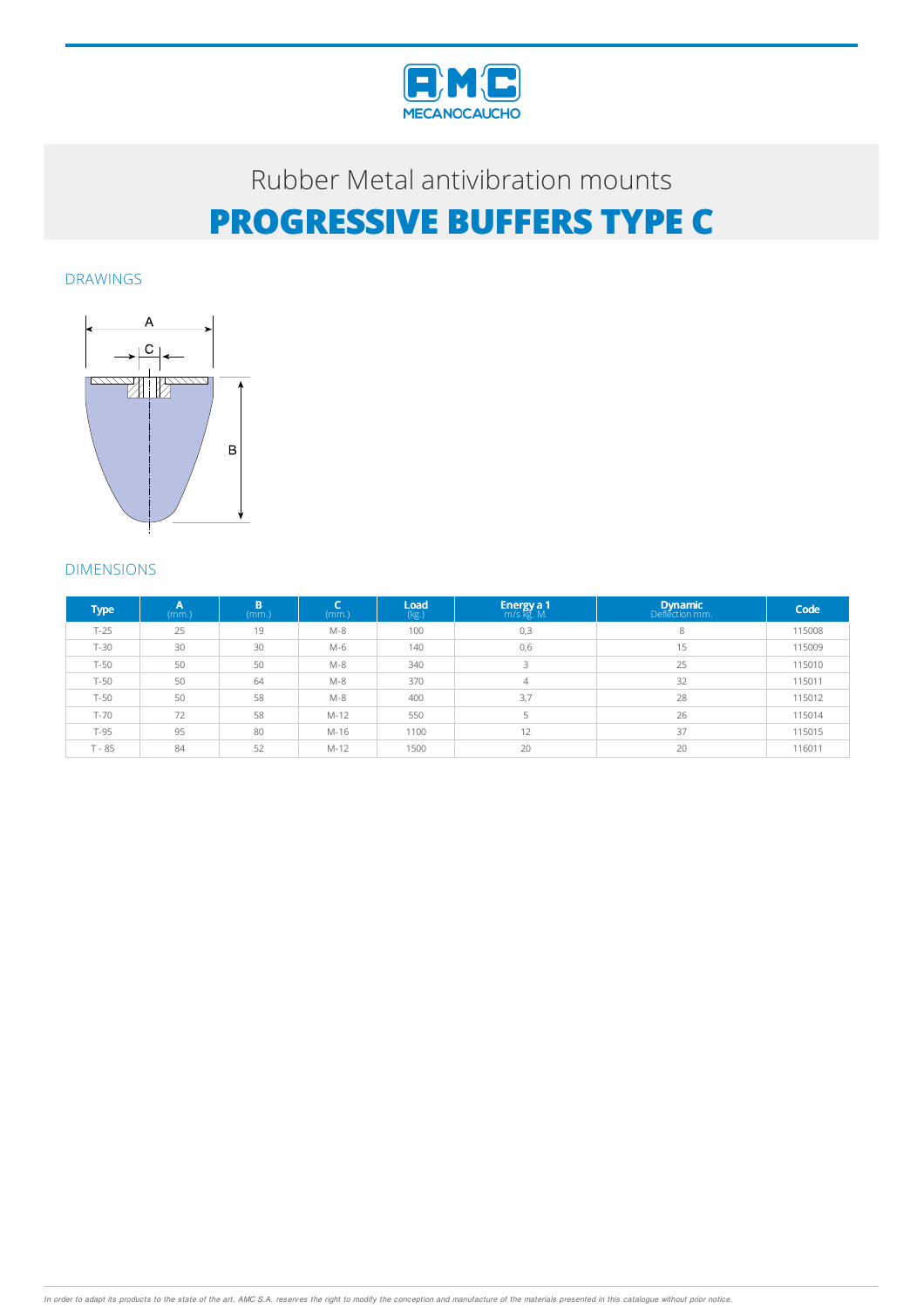

# Rubber Metal antivibration mounts **PROGRESSIVE BUFFERS TYPE C**

DRAWINGS



### DIMENSIONS

| Гуре   | (mm.) | $mm.$ ) | (mm)   | Load<br>(kg.) | <b>Energy</b> a 1<br>m/s kg. M. | <b>Dynamic</b><br>Defléction mm. | Code   |
|--------|-------|---------|--------|---------------|---------------------------------|----------------------------------|--------|
| T-120  | 120   | --      | M-16   | 3000          | 34                              | <u>__</u>                        | 116012 |
| $-220$ | 220   | 137     | $M-24$ | 15000         | 250                             | 40                               | 116013 |